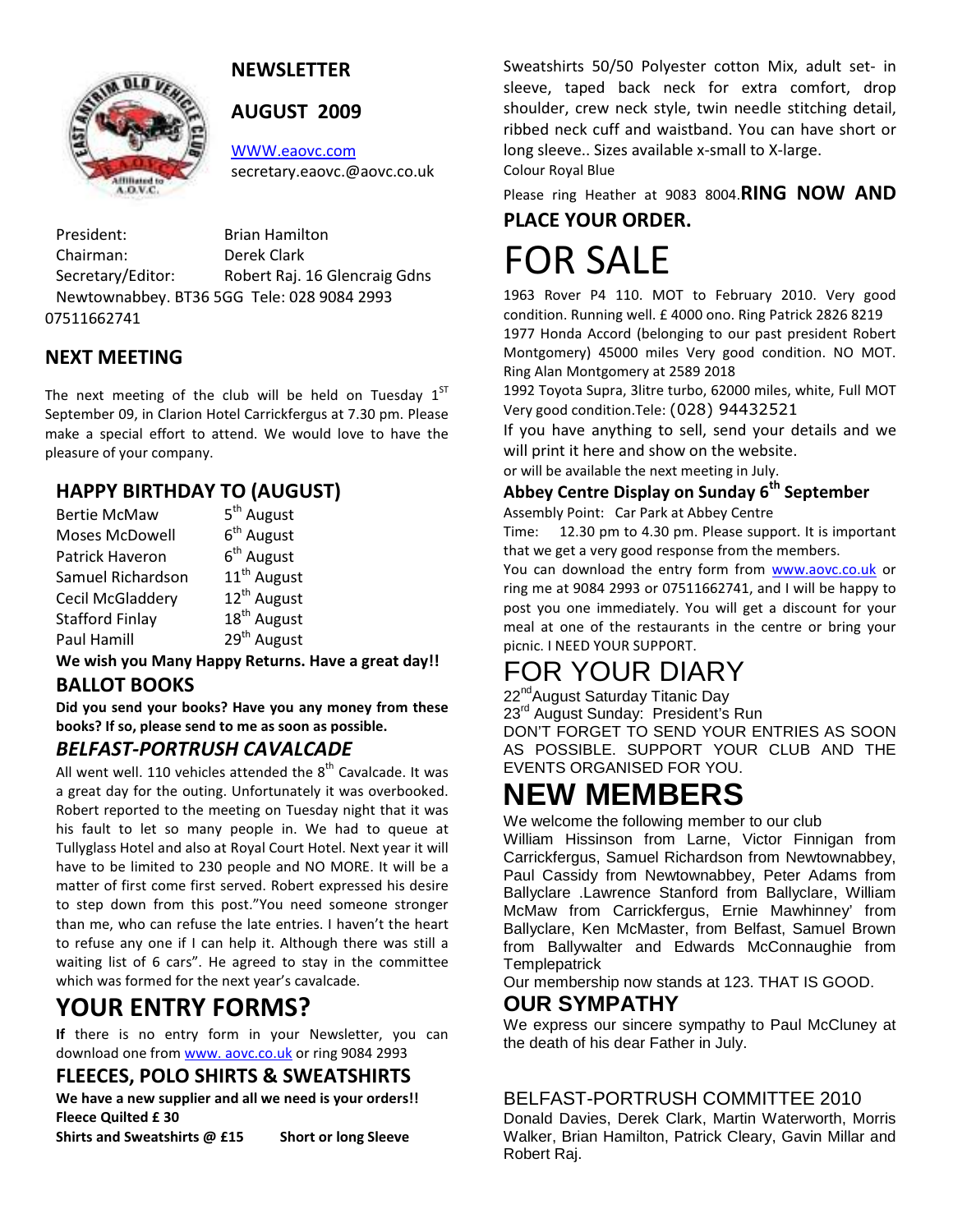## LIMITED COMPANY

Once again this matter was raised at the meeting in August and again it was a mater of for and against and more discussion to take place and more information to be sought.

## BALLOT AT THE MEETING

The ballot raised £38 and the prize of bottle of wine was won by Norman Neill from Glenoe .Why the ballot at the meetings? It is simply to pay some of the cost of providing tea/coffee at the meeting. We don't make any money out of it. This goes towards providing the refreshments. The club sill has to pay part of it.

### WEBSITE ?

It is once again a very thorny subject. It seems that quite a few members are finding it difficult to get on the site, some of them can't even get on the site and of course some of us can. The chairman was asked to contact the provider to secure a code that can allow another person to manage the site.

### PRESIDENT'S RUN

This run will take place on Sunday 23<sup>rd</sup> August 2009. Brian Hamilton the President has arranged a visit to CastleWard. It is important that we get good turn out for this event. You will have the opportunity to visit the House and enjoy the day relaxing in the sunshine!!!!.

There is no entry fee, no dinner. Just a nice relaxing day. If there is no entry form with this Newsletter, you can download one from www.aovc.co.uk or ring me at 90842993. Assembly point: Chimney Corner Hotel, Newtownabbey. We will leave at 11.00 am sharp to be at the Castle Ward by 12 noon. Please SUPPORT!!

#### REPORT OF THE TREASURE HUNT

The Treasure Hunt and BBQ last night went very well. We had a very nice warm sunny evening from the beginning to the end. We had a total of 13 cars with 46 people taking part. The Treasure Hunt started in Ballyclare at 6.30pm then wound up the County Antrim hills through Ballyboley, Shanes, Shillnavogey, Sallagh and down into Balygalley along the cost and into Carnfunock Country Park. I drove the route while it was going on and the views and scenery were breathtaking on such a nice night.

 People took the actual Treasure Hunt more seriously this year and we had good scores out of a total of 18 points. We had a few brain teasers to complete along the way which people seemed to enjoy and a 'tie breaker' quiz which we did not have to use. The winning car on the night was James Mullan's! The prize was a meal for two at Barnabey's Restaurant in Ballyclare (It was made up of 6 X £5 vouchers so the winner will be able to use it as they choose).

 We had our BBQ in the covered facility at Carnfunock Country Park. It turned out to be the ideal setting. People were able to choose from fresh steak burgers and fresh pork sausages (which my daughter managed to get at a good price from the butcher who supplies the restaurant she works in). My wife Margaret and daugheter Ruth made up a wide choice of additional fillings with hot and cold drinks, crisps and biscuits. Paul did the actual BBQ cooking. Everyone seemed to have

enjoyed the evening. The Chairman Derek Clarke presented the prize, thanked everyone for taking part and thanked my family for organising the BBQ.

Entries came to a total of £276 and the evening cost a total of £228.76, leaving a profit of £47.42 for the Club.

## Jonathan McAuley HOW IS THAT?

Wouldn't be great if I was to get reports from your runs and events like this. It would make my life a bit easier. Please send me your reports and your stories.

## HAPPY BIRTHDAY IN JULY

| <b>Brian Hamilton (President)</b> | $1st$ July            |
|-----------------------------------|-----------------------|
| lan McBride                       | $9th$ July            |
| Michael Woods                     | 13 <sup>th</sup> July |
| Andrew Smyth                      | 14 <sup>th</sup> July |
| Andrew Wylie                      | $16th$ July           |
| Roy Lappin                        | $19th$ July           |
| Adrian Kirkpatrick                | 25 <sup>th</sup> July |
| Norman Neill                      | $27th$ July           |
| Mervyn Williamson                 | 27 <sup>th</sup> July |
|                                   |                       |

**Hope you had a great day. Sorry that I was not able to print this in July.** 

#### **NEWTOWNABBEY STATIC DISPLAY 2010**

**It** was **decided to leave this matter with the small committee to go into details and find out if it was feasible and can get the full support of the Council. The committee was to report back with details. The members elected to this committee were: Brian Hamilton, Gavin Millar, Derek Clark and Robert Raj.** 

#### GET WELL

We send our get well wishes to Noel Thompson's sister who is in Hospital.

#### **END OF SEASON RUN 10TH OR 11TH OCTOBER**

**Any**one interested in taking on this run to organise? If you are, please come forward. We will be glad of your assistance. Give me a ring and I will be able to print the entry for the next meeting. I also think that the organiser of each event should in future have their runs ready at least two to three months in advance and not just a month or few weeks.

## HAVE YOU?

**H**ave you changed your address, your Vehicle or your email address? Please keep me informed. I want to be sure that I have the up to date information of each member. ARE YOU RECEIVING MY EMAILS AND THE NEWSLETTER BY EMAIL? IT IS IMPORTANT.

#### **WANTED**

Hello my name is Stephen and I live in Co Armagh. I am interested in buying a 3 wheeler for example a bond bug. Could you please tell me where I could get one in Northern Ireland that is in good condition and for a reasonable price?

#### can you help?